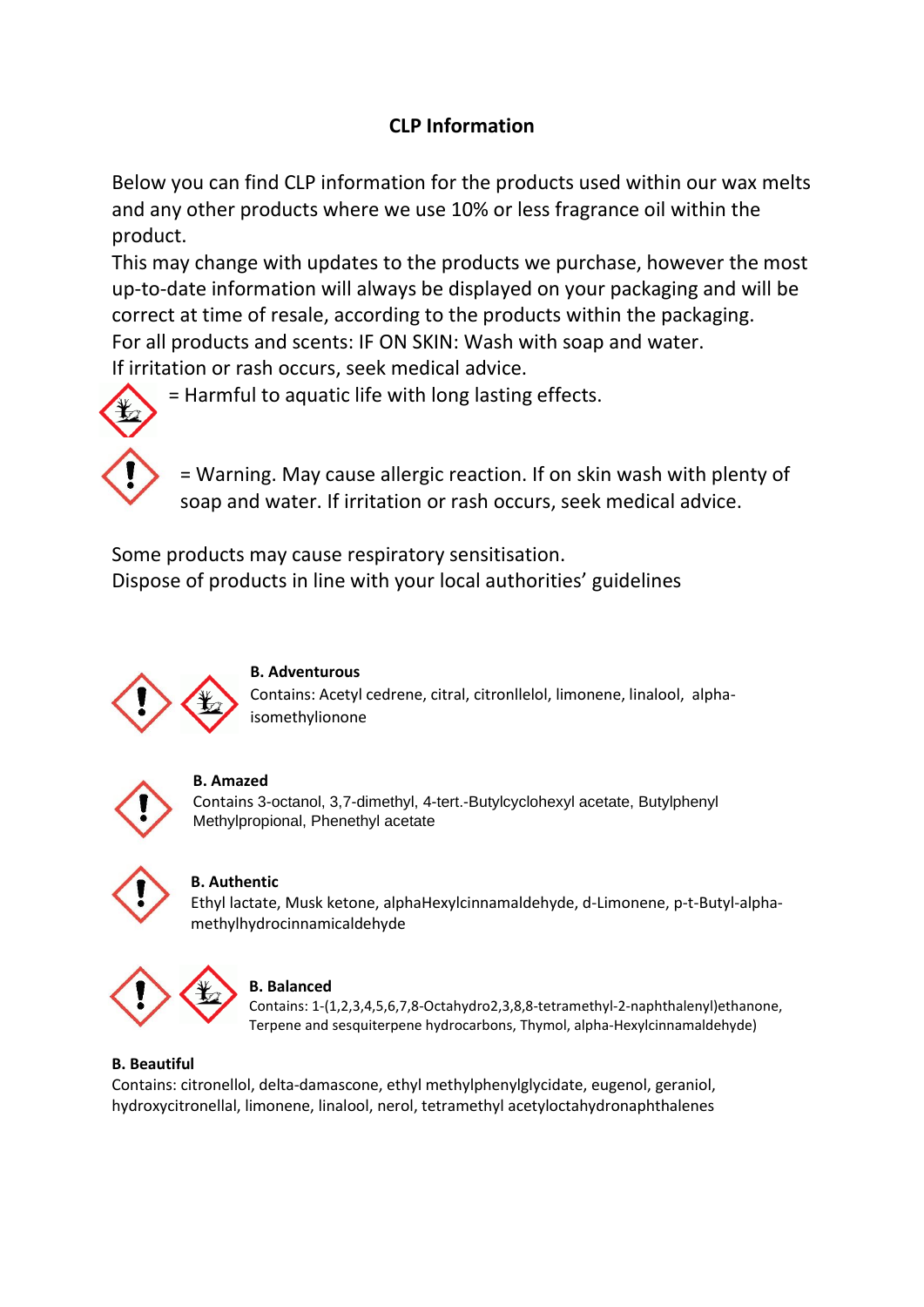# **B. Bold**

Contains: delta-damascone, ethyl methylphenylglycidate, linalyl acetate, tetrahydrolinalool, tetramethyl acetyloctahydronaphthalenes

# **B. Calm**

Contains: Ethyl methylphenylglycidate, Hexyl Cinnamal, Limonene, Linalool, Linalyl acetate, Tetramethyl acetylocathydronaphthalenes, delta-Damascone.



# **B. Charming**

Contains: 6,7-Dihydro-1,1,2,3,3-pentamethyl-4 (5H)-indanone, Eugenol

# **B. Cosy**

Contains: 4-Hydroxy-2,5-dimethyl-3(2H)-furanone, Linalyl acetate.



# **B. Curious**

Contains: (2E)-1-(2,6,6-Trimethyl-1,3- cyclohexadien-1-yl)-2-buten-1-one, Ethylmethylphenylglycidate, Phenethyl acetate, delta-1- (2,6,6-Trimethyl-3-cyclohexen-1-yl)-2-buten-1-one



# **B. Daring**

Contains: Coumarin crystals; Hexyl cinnamic aldehyde; Iso E Super



# **B. Desired**

Contains: Acetyl cedrene, alpha-iso-Methylionone

# **B. Dreamy**

Contains: Acetylcedrene, alpha-isomethyl ionone, delta-damascone, limonene, linalool, tetramethyl acetyloctahydronaphthalenes

# **B. Effortless**

Contains: Hexyl cinnamal, limonene, tetramethyl acetyloctahydronaphthalenes.

# **B. Excited**

Contains: Coumarin, Ethyl methylphenylglycidate, Linalool, d-Limonene



# **B. Fabulous**

Contains: tetramethyl acetyloctahydronaphthalenes

**B. Faithful**

Contains: Musk ketone, [3R-(3a,3a,6ab,7b,8aa)]- octahydro-6-methoxy-3,6,8,8-tetramethyl-1H-3a,7-methanoazulene, alpha-iso-Methylionone, omega-Pentadecalactone

# **B. Fearless**

Contains: Linalool, alpha-iso-Methylionone



# **B. Free**

Contains: 4-tert-Butylcyclohexyl acetate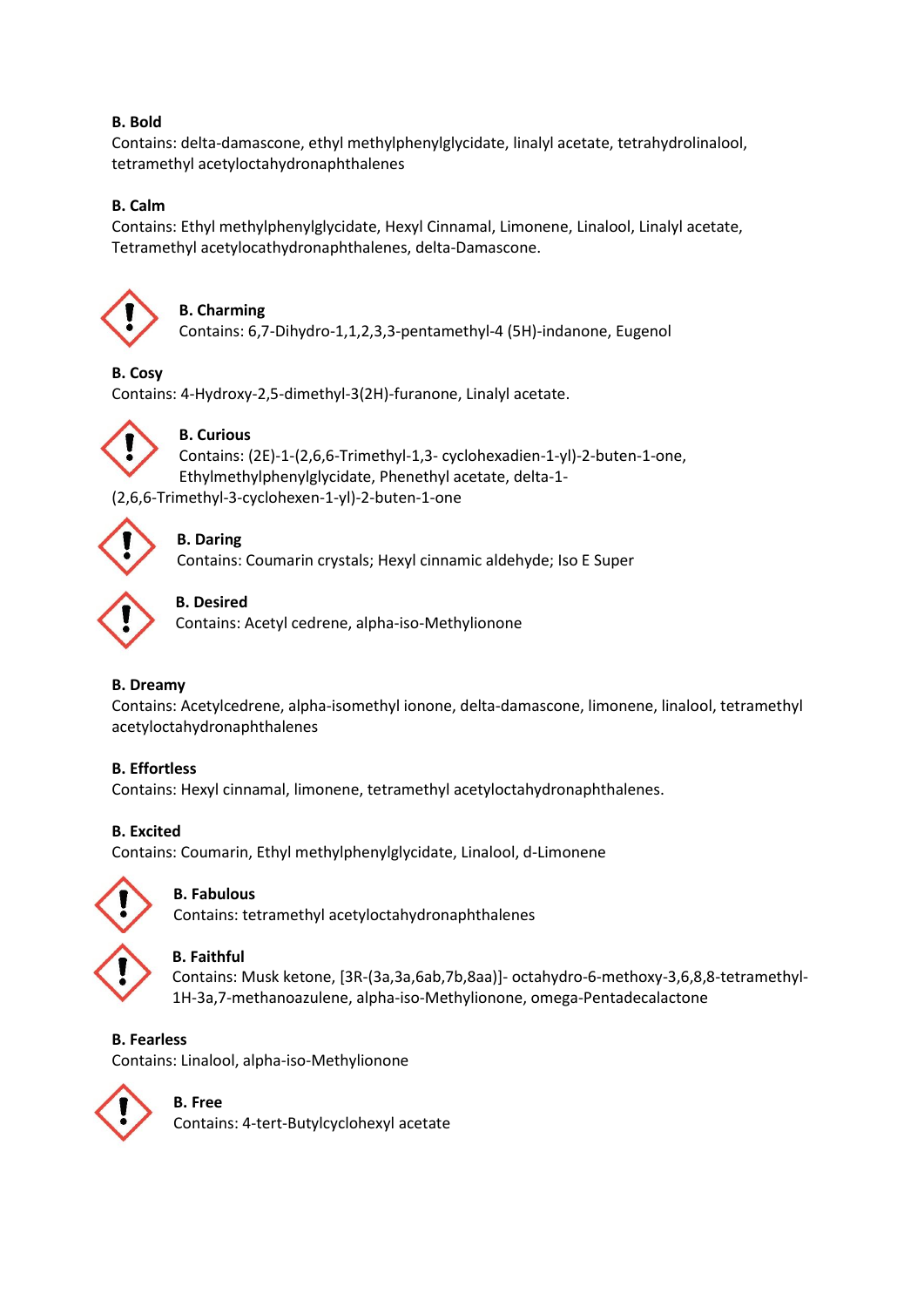### **B. Fresh**

Contains: 10-Undecenal, 2,4-Dimethyl-3-cyclohexen-1-carboxaldehyde, Cineole, Coumarin, Hexyl cinnamal, Isocyclocitral, Limonene, Linalool



# **B. Genuine**

Contains: (r)-para-Mentha-1,8-diene, Hexyl Cinnamal, Linalool, Linalyl Acetate)



### **B. Gorgeous**

Contains: 1-(1,2,3,4,5,6,7,8-Octahydro-2,3,8,8- tetramethyl-2-naphthalenyl)ethanone, 4 tert-Butylcyclohexyl acetate, Ethyl methylphenylglycidate, Linalool

#### **B. Graceful**

Contains: 4-(1-methylethyl)-cyclohexanemethanol, citronellol, ethyl linalool, hexyl cinnamal, linalool, tetramethyl acetyloctahydronaphthalenes.

#### **B. Grounded**

Contains: acetylcedrene, alpha-isomethyl ionone, benzyl salicylate, cinnamyl alcohol, citronellol, eugenol, geraniol, heliotropine, hexyl cinnamal, linalool, nerol

#### **B. Happy**

Contains: 4-tert-butylcyclohexyl acetate, benzyl salicylate, citronellol, coumarin, delta-damascone, geraniol, hexyl cinnamal, isoeugenol, tetrahydrolinalool, tetramethyl acetyloctahydronaphthalenes

#### **B. Humble**

Contains: Ethyl linalool, hexyl cinnamal, tetramethyl acetyloctahydronaphthalenes

#### **B. Iconic**

Contains: geranyl acetate, limonene, linalool, linalyl acetate

#### **B. Inspired**

Contains: Hydroxy, Geraniol, Citronellol Pure, Iso E Super, Benzyl salicylate, Linalool, Vertenex, Linalyl acetate, Hexyl cinnamicaldehyde



#### **B. Keen**

Contains: (r)-para-Mentha-1,8-diene, Citral, Citronellol, Geraniol)





# **B. Loyal**

Contains: Exaltolide, ISO E SUPER, Linalyl Acetate, alpha iso methyl ionone, Citronellol, hexyl

Cinnamic aldehyde, linalool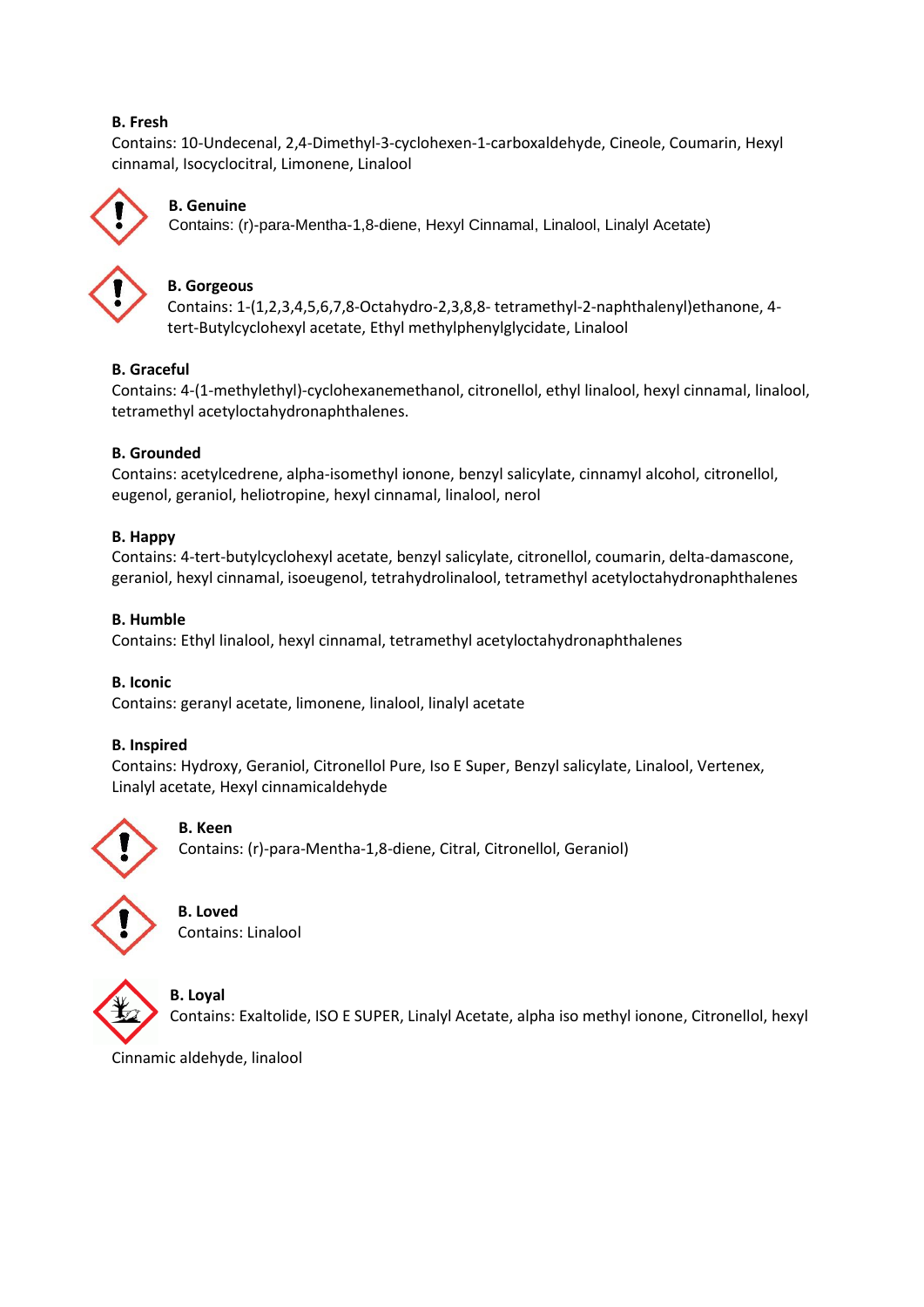

#### **B. Mellow**

Contains: 1-(1,2,3,4,5,6,7,8-Octahydro-2,3,8,8-tetramethyl-2-naphthalenyl)ethanone, 3 and 4-(4-Hydroxy-4-methylpentyl)-3-cyclohexene-1-carboxaldehyde, 4-tert-Butylcyclohexyl acetate, alpha-Hexylcinnamaldehyde)



# **B. Modest**

Contains: Coumarin, Ethyl methylphenylglycidate, Linalool, d-Limonene

#### **B. Naïve**

Contains: 4-tert-butylcyclohexyl acetate, geranyl acetate, linalyl acetate, alpha-isomethylionone, beta-Caryophyllene, beta-pinene



# **B. Natural**

Contains: Benzyl salicylate, Butylphenyl Methylpropional, Hexyl salicylate, Piperonal

#### **B. Open**

Contains: Citronellol, eugenol, hexyl cinnamal, tetramethyl acetyloctahydronaphthalenes

#### **B. Outrageous**

Contains: alpha-iso-Methylionone, pentadecan-15-olide



**B. Passionate** Contains: 1-(2,3,8,8-Tetramethyl-1,2,3,4,5,6,7,8- octahydronaphthalen-2-yl) ethanone 1,5-Dimethyl-1-vinylhex-4-en-1-yl (R)-p-Mentha-1,8-diene acetate alpha-Methyl-1, 3-benzodioxole-5-propionaldehyde



# **B. Patient**

Contains: Hexyl Cinnamal



# **B. Playful**

Contains: 4-tert-Butylcyclohexyl acetate 1,3-Benzodioxole-5-carbaldehyde Hexyl salicylate 3,7-Dimethylocta-1,6-dien-3-ol

# **B. Popular**

Contains: cashmeran, iso e super, Linalyl Acetate, alpha iso methyl ionone,benzyl salicylate, helional, hydroxycitronellal, limonene, linalool.



# **B. Real**

Contains: 1-(1,2,3,4,5,6,7,8-Octahydro2,3,8,8-tetramethyl-2-naphthalenyl)ethanone, 4-tert-Butylcyclohexyl acetate, alphaHexylcinnamaldehyde, d-Limonene



# **B Sexy**

Contains: (e)-1-(2,6,6-trimethyl-1,3- cyclohexadien-1-yl)-2-buten-1-one, butylphenyl methylpropional